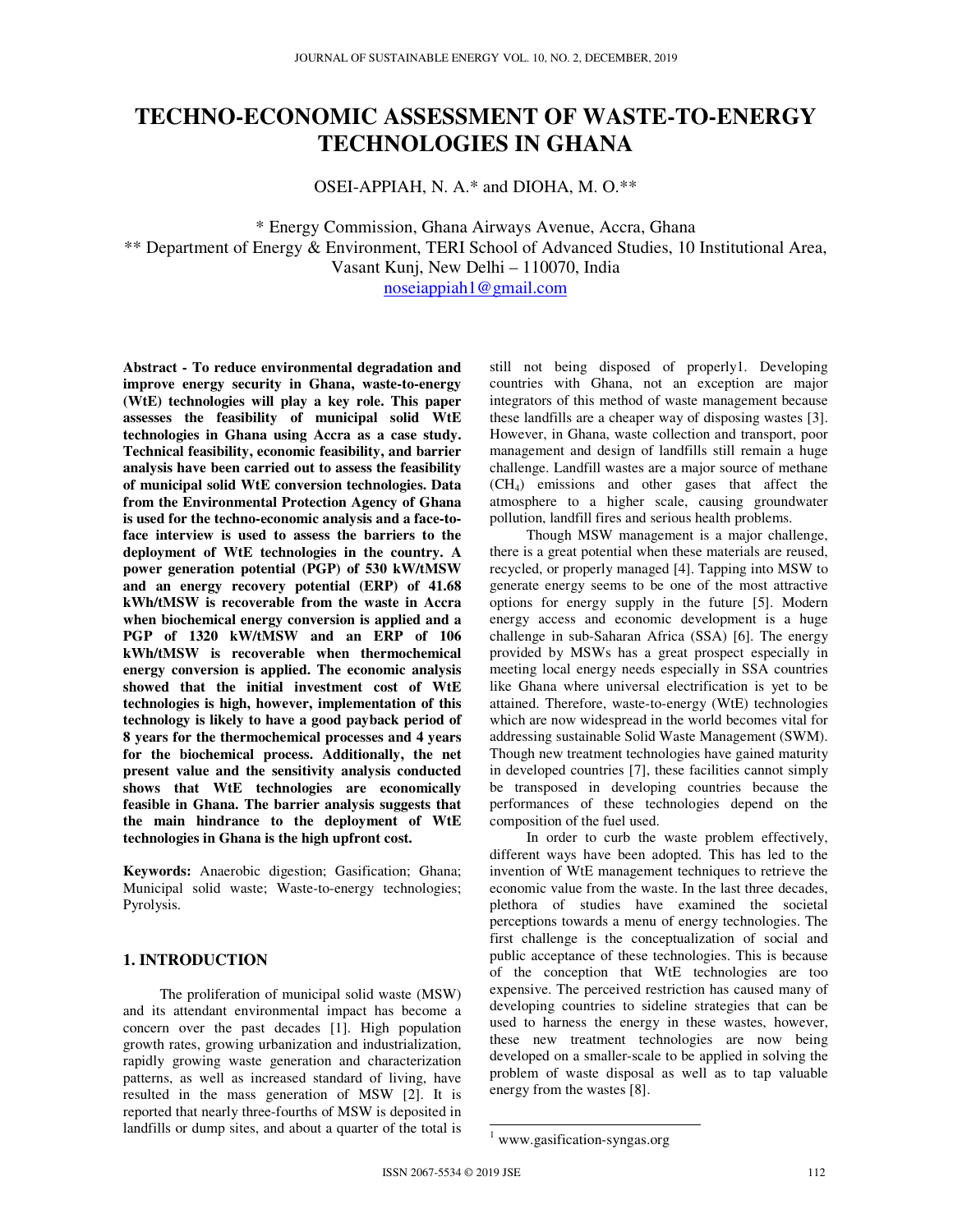MSW management is an essential element towards developing sustainable cities. It comprises the segregation of waste, storage, collection process, relocation of the waste, carry-age, processing of waste, and disposal to reduce its negative impacts on the environment. According to Ref. [8], the processes can be categorized as: biochemical and thermochemical. The biochemical process involves the use of anaerobic digestion technologies to generate biogas whereas the thermochemical processes are related to incineration technologies, gasification, pyrolysis, as well as landfill gas utilization technologies along with biorefineries [8]. Today, the various technologies are being discovered for the evaluation of energy recovery potentials from waste, and efforts are being made to improve existing technologies. This notwithstanding, the choice of a suitable WtE technology is not an easy task since the production of solid waste is determined by seasons and socio-economic levels of producers/consumers and thus should be selected based on the waste quality, composition assessment, as well as economics. Consequently, it is important to evaluate the technoeconomic feasibility of WtE technologies at country level.

 In literature, there have been a plethora of studies investigating the technical and economic potentials of WtE technologies in different parts of the world  $[9,10,19,11-18]$ . In Ghana, there have also been some studies on WtE over the years. Here, a snapshot of a few is taken. Abalo et al. [20] reviewed the gains from solid waste management in Ghana and suggested that with the application of appropriate technologies, the wastes generated in Ghana has the potential to generate renewable power and increase rural incomes. Ofori [21] suggested that around 8.7 million households in urban Ghana can have their monthly electricity consumption covered by using an estimated 2,975.6 million m3 of methane (CH4) biogas which can be technically generated from municipal solid and liquid waste, forestry residues, animal manure, and crop residues. Wikner [22] compared the benefits of WtE management systems and opined that incineration scenario produced maximum electricity of around 191000MWh/year. Dery et al. [23] conducted a waste audit in Ghana and suggested that solid waste compositions include papers, plastics, and food; thus, suggesting a strong potential for recycling. Mohammed et al. [24] examined the economic potential for a 9000 m3 biogas in Ghana and reported that biogas used for cooking is economically viable with a payback period of 5 years. Miezah et al. [25] argued that with the exception of Tamale, the average household waste generation rate among Ghanaian cities was high at around 0.72 kg/person/day. Abiti et al. [26] x-rayed the composition of MSW in Ga East Municipal Assembly (GEMA), Accra, Ghana and find that 48.8% of the MSW were organic materials, while the remaining 51.2% were inorganic materials. Samwine et al. [27] assessed the challenges and prospects of MSW management as well as the institutional framework to ensure environmental sustainability, while Yoada et al. [28] analysed the domestic waste practices, disposal methods, and the urban community perceptions on waste and human health.

 From the foregoing literature, it is clear that studies aimed at evaluating the techno-economics of WtE in Ghana are limited. This paper addresses this knowledge gap by introducing one of the earliest case studies to evaluate the technical and economic implications of WtE technologies in Ghana, and in extension, sub-Sharan Africa. It has been observed that economic development contributes to environmental degradation as changes in lifestyle practices lead to increased consumption of goods/services which in turn, generates a large volume of MSW [29]. In the last few years, Ghana has recorded congestion in the cities and an increase in MSW due to the rise in urban population growth [30]. This study, therefore, seeks to examine the techno-economic feasibility of various WtE technologies in the market and assess the challenges of Ghana not adopting these technologies. To this end, Accra municipality is chosen as a case study because of the large volume of MSW that is generated and the poor waste management systems in the municipality. This study would, therefore, serve as a reference point for the government and waste management organizations in the country to reconsider their decisions on harnessing the energy potential of MSW and also lead to a clean environment devoid of health problems at the municipality.

 The remainder of this paper is organized thus: section 2 presents a brief review of literature on WtE technologies. Section 3 describes the methodology employed in the study. Section four presents the results and analysis, while a few conclusions are drawn in section 5.

## **2. REVIEW OF WTE TECHNOLOGIES**

#### **2.1. Solid WtE treatment technologies**

 These technologies are used in the conversion of solid WtE like electricity, steam or heat. They are grouped into biochemical technologies and thermochemical technologies [31].

#### *2.1.1 Biochemical technologies*

 These technologies convert WtE by using microorganisms to breakdown solid waste. An example of biochemical technology is anaerobic digestion. This is a biochemical process in which biogas is produced from biodegradable or organic material by microorganisms in the absence of oxygen [31]. The anaerobic digestion process is yields maximum gas especially if the wastes are containing a high quantity of organics. Primarily, this process generates CH4, carbon monoxide (CO), and as well as a little fraction of other gas gases. Anaerobic digestion basically involves 3 steps. organic material is made by sorting the wastes, segregating them and reducing their sizes in the first step. Secondly, favourable ambient conditions are provided to facilitate the digestion process by microorganisms with pH up to 6.7 and maintain temperature around  $55{\text -}60^{\circ}$ C. These components are well combined for anout 5-10 days. However, in colder climate, the slurry is combined at low temperature for a longer time. Finally, the residual sludge is disposed of in the third step.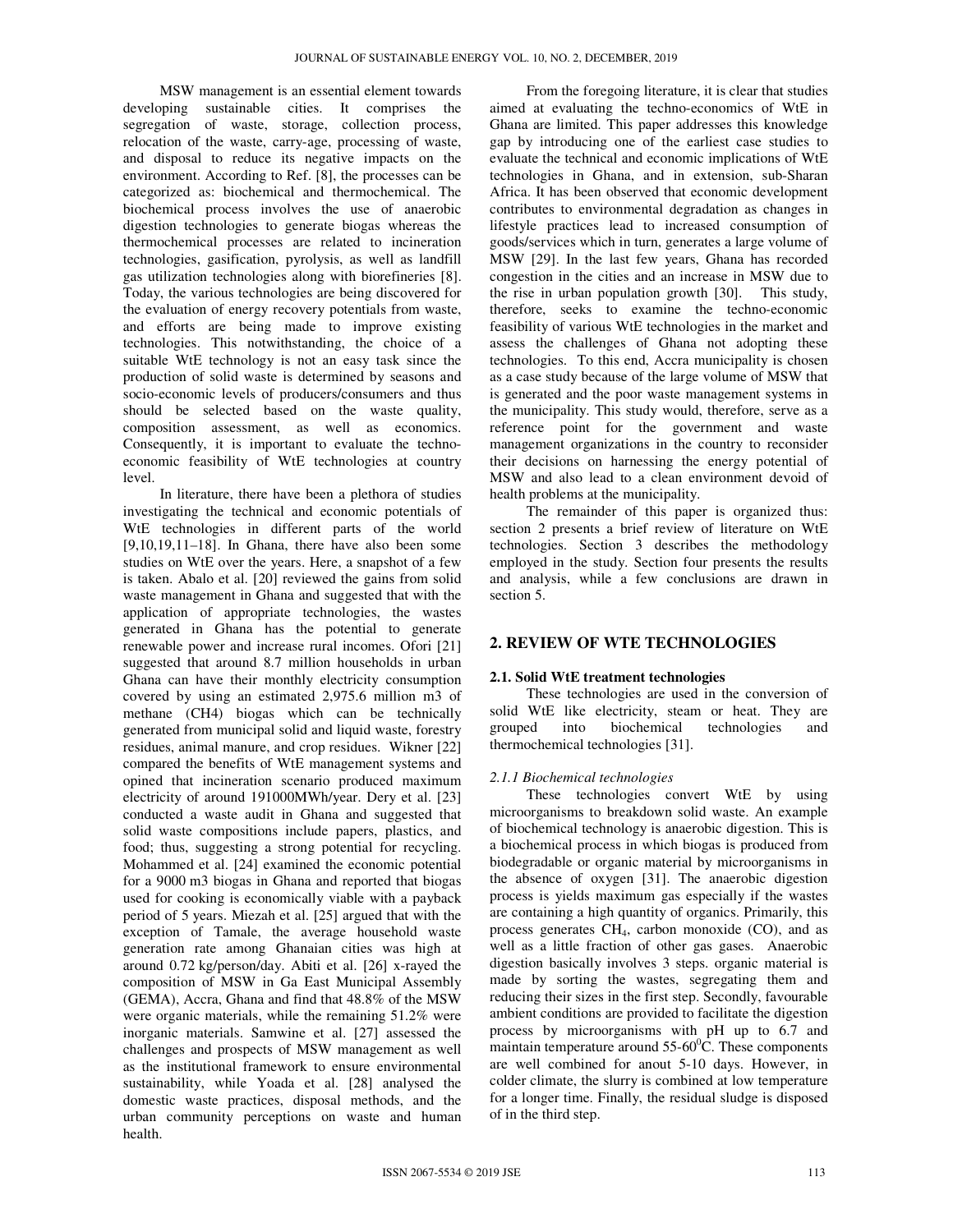The microorganisms which have a vital role are grouped into two: first is the acid-forming microbes and the second is the  $CH<sub>4</sub>$  forming microbes. The acid forming group is employed in breaking complex organic components into simple acids whereas the  $CH<sub>4</sub>$  forming group is employed to convert simple acids into  $CH<sub>4</sub>$ . The CH4 forming bacterial group is sensitive to different environmental conditions; temperature is the core component, control of oxygen and also prevention of toxic substances into the system. Generation of  $CH<sub>4</sub>$  can occur in two ways; it may be collected directly from the landfill sites (i.e. bioreactor landfill or sanitary landfill) or pre-treated refused in digesters. Digesters are dived into high-solid and low-solid digesters. The low-solid digester is well established as compared to high-solid digester but it requires a high amount of  $H_2O$  added to waste. Three by-products are obtained from this process namely, liquid digestate, fibre digestate and biogas. The biogas obtained is a mixture of  $60\%$  and  $40\%$  of CH<sub>4</sub> and Carbon Dioxide  $(CO<sub>2</sub>)$  respectively, with traces of Hydrogen Sulphide  $(H_2S)$  and Ammonia (NH<sub>3</sub>) [32]. The advantages of this technology are that it requires low capital and operational costs in comparison with the thermal technologies. Additionally, if the system is well maintained and controlled, it ensures a minimal level of environmental pollution. The key disadvantage of this process is that it generates contaminants that have a high proportion of metals like mercury.

#### *2.1.2. Thermo-chemical technologies*

 These technologies convert WtE by the application of heat and chemicals. Examples are Pyrolysis, gasification, plasma arc gasification etc [33].

#### *2.1.2.1. Pyrolysis*

 Pyrolysis involves the heating of MSW in an environment which is oxygen-deficient [32]. Pyrolysis thermally decomposes solid waste into solid char and volatile gases which consist of carbon and inorganic compounds in the feed. The Waste is heated at temperatures between 550-1300°F in the absence of oxygen in order to generate oils and syngas. There are two kinds of pyrolysis: slow and fast pyrolysis. The slow Pyrolysis requires that the biomass is heated gradually (400-800°C) for a relatively long time. The slow pyrolysis results in the production of more charcoal and tar and a small amount of gases. The fast pyrolysis yields more liquid or gases and less charcoal and tar. It involves the speedy heating of the biomass to an acceptable temperature of 650°C which is held constant at that temperature for some few seconds. Pyrolysis generates fewer air emissions due to the oxygen-deficient environment needed and allows easy control of air contamination as the Syngas is purified after production to take out all contaminant. However, it is a complex technology to deploy on a large scale and pyrolysis process also produces hazardous compounds and pollutants such as  $CO$ , hydrogen  $(H<sub>2</sub>)$ , and hydrocarbons.

#### *2.1.2.2. Gasification*

 Gasification is the conversion of carbonaceous material such as MSW through the addition of heat (generally above 600C) in a starved-oxygen atmosphere by a physical and a chemical process [33]. Oxygen levels are kept low to prevent immediate combustion; instead, the carbon-based fraction of the solid waste decomposes into an end product of synthetic gas (syngas gas) made up of  $H_2$ ,  $CO_2$ ,  $CO$  and other contaminants such as slag and ash. Through an advanced pollution control system, the contaminants are removed and the syngas obtained is used as a fuel to power combustion engine or turbine to generate electricity. The impurities, like tars and articulates are removed from the end product. The conventional separation processes for the removal of particulate and tar are scrubbers, filters, cyclones, and electrostatic precipitators. The gas produced by this gasification process has heat content of about 25% to 40% like that of natural gas if ambient air or oxygen-rich air is used respectively. In the gasification process, MSW serves as a feedstock for the chemical conversion process.

 Gasification is not an incineration system but a combustion technology, where efficient energy is recovered from the system [33]. This technology is more attractive due to the high production of energy. Gasification is also an improved pyrolysis system, which uses less Oxygen  $(O_2)$  to generate enough heat such that the system is self-sustained. In a conventional gasification process, the system consists of solid waste drying, pyrolysis, oxidation and reduction steps. Large hydrocarbon molecules of biomass are breakdown into smaller ones in the oxygen-starved pyrolysis chamber. This results in a volatile compound of biomass under a temperature ranging 400-650°C which is being removed from the char. Gasification technologies are currently of three types namely, Fluidized bed combustion, Hightemperature gasification technology which has a commercial scale value, and the fixed bed. Gasification process is economical on a smaller-scale and emits fewer toxic chemicals. However, this technology is relatively not efficient and the CO released into the atmosphere is harmful and can cause health discomfort.

#### *2.1.2.3. Plasma Gasification*

 In Plasma gasification, hot plasma gas is fed into the reactor to gasify MSW and to melt down the inorganic materials [33]. The gasifier is then injected with a carbonaceous substance such as coke and coal. This carbonaceous substance reacts rapidly with oxygen to generate heat for the pyrolysis reactions in an oxygendeficient atmosphere. The reactor is fed with steam to speed-up syngas reactions. Heat with extra heat from the plasma arc torches for the pyrolysis reactions is produced from the combustion reactions. Plasma which is the fourth state of matter is produced when an electrical discharge flows through a gaseous medium. Plasma is also known as an ionized gas such as the lightning flash in the atmosphere. This is why Plasma as very feasible in treating waste. Plasma torches are used when plasma is needed at atmospheric pressure. The high temperature ranging from 2000-5000°C (3632-9032°F) of Plasma gasifiers makes it suitable to treat MSW due to the heterogeneous nature of MSW which is difficult to be gasified by other gasifiers. Hence plasma gasifiers are more efficient in treating MSW as compared to other gasifiers.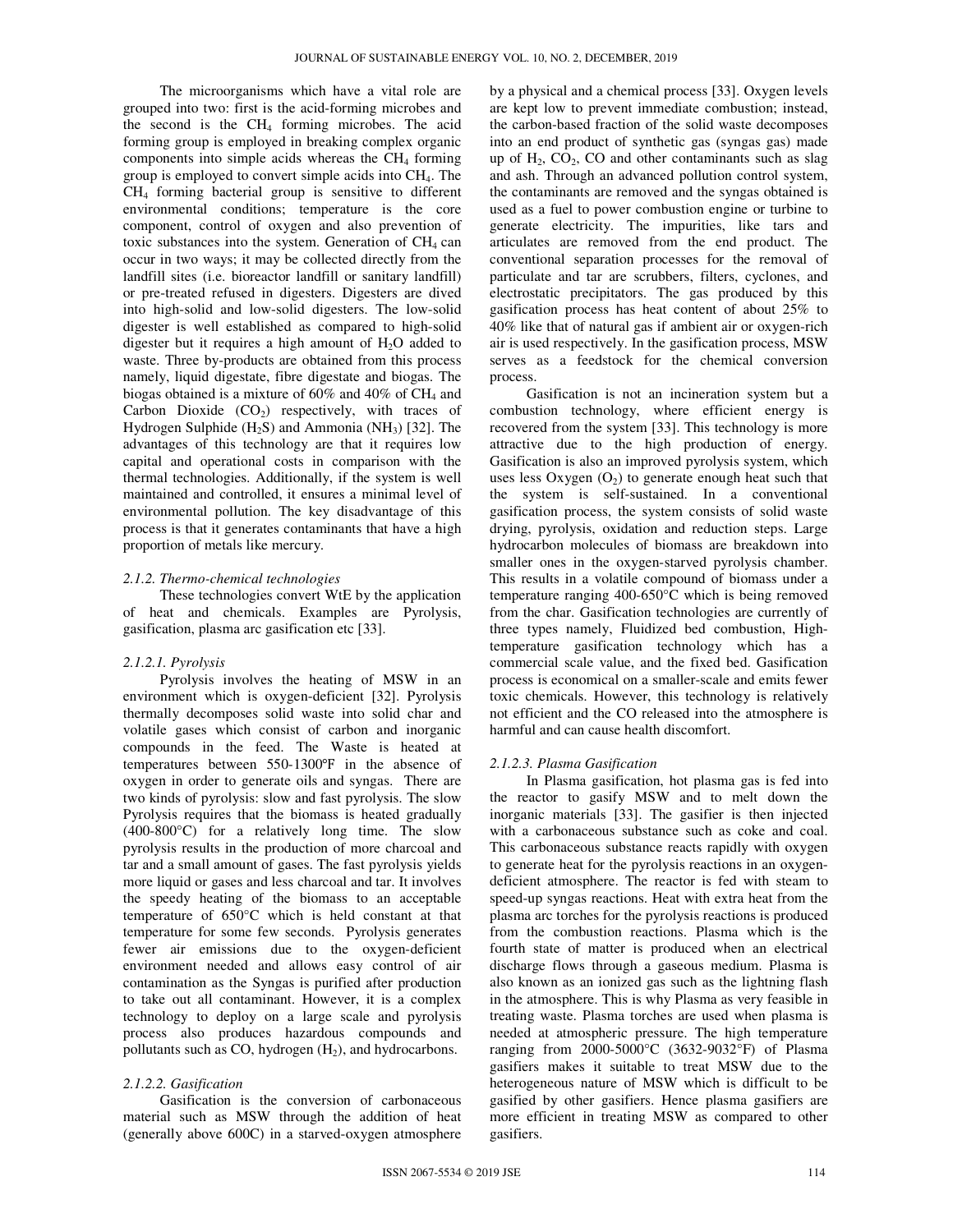Plasma arcs or torches with its high energy input can be adjusted depending on the quantity and quality of MSW fed into the Plasma gasifier. The high temperature needs to be maintained for the gasification reactions to breakdown the chemical bonds of the MSW and subsequent conversion into syngas. Plasma technologies though, new, yet has been in use for over 30 years. It has been deployed by industry predominantly to ensure the safe decomposition of hazardous waste as well as the melting of ash from incinerators into a safe, nonleachable slag. The Plasma Arc Gasification is characterized by its efficiency and It requires limited land resources. Its key disadvantage is that the technology is capital intensive.

 In Ghana, both biochemical and thermochemical WtE technologies are technically feasible. However, thermochemical processes such as gasification and plasma arc gasification are more expensive and are used principally in developed countries, therefore it may not be economically feasible for implementation in developing countries such as Ghana. This notwithstanding, the Pyrolysis technique has been found to be more feasible technically and economically in developing countries. Also, biochemical techniques (biomethanation or anaerobic digestion, landfill gas utilization) are more feasible in developing countries and have found implementation even in Ghana for the past few years. Therefore, this study would estimate the general technical energy-producing potential and the economic analysis of both biochemical and thermochemical technologies to assess their feasibility in Ghana.

## **3. METHODOLOGY**

 This section presents the methods used in the assessment of the techno-economic feasibility of WtE technologies in Ghana. The various WtE technologies are analyzed to assess the potential of energy production from MSW based on different conversion technologies. Their economic analysis, as well as barrier analysis, are also carried out.

#### **3.1. Description of the study area**

 Accra is a city located in the coastal area of Ghana and has an estimated population of around 3 million persons [34]. Accra covers a land area of around 894  $\text{km}^2$ which is approximately 25% of the Greater Accra Region total landmass. The city's population has been growing on average of 4.2% per annum owing to the increased rural-urban migration [35]. Ghana's capital city, Accra, is the city considered for the energy potential estimation and technical feasibility assessment. This is because the city has available data for the feasibility analysis. Moreover, it is the highly populated area in Ghana and therefore a major producer of MSW. Its population distribution patterns, livelihoods, as well as its prominent role within the Ghanaian economy also makes it a good case study for the country. Figure 1 shows the map of Accra.



#### **3.2. Data collection**

 The energy potential of WtE technologies has been estimated in this work. A detailed study of solid waste data collected from the Environmental Protection Agency of Ghana has been done. There is unavailability of current waste data in Ghana, thus, the 2010 data on the composition of waste, method of waste collection, population and the amount of waste generated is been used for the analysis. The data were organized, analyzed and presented in tables, pie charts, bar charts in the form of average values and percentages.

**Table 1. Data collected from Environmental Protection Agency** [37]

| Characteristics               | Accra |
|-------------------------------|-------|
| Population (thousand)         | 1904  |
| MSW generated (kg/capita/day) | 0.79  |
| MSW generated (tons/year)     | 1500  |
| MSW collected (tons/day)      | 950   |
| Percent collected $(\% )$     | 63    |
| Collection cost (US\$/ton)    | 10.0  |
| Disposal cost (US\$/ton)      | 2.0   |
| Total cost (US\$/ton)         | 12.0  |

## **3.3. Technical Analysis**

 The amount of biogas emission from the waste generated in Accra is estimated using the US-EPA Landfill Gas Emissions Model (LandGEM). The LandGEM software is a first-order decomposition rate equation used for quantifying emissions generated from of MSW landfills. The software provides a relatively simple method to estimating landfill gas emissions. The software is an automated estimation tool embedded with Microsoft Excel interface which can be applied to estimate the emission rates for total landfill gas, carbon dioxide, methane, non-methane organic compounds, and individual air pollutants from MSW landfills. The software comprises of two sets of default parameters: the Clean Air Act (CAA) and the inventory defaults. The CAA defaults are developed based on the US federal regulations for MSW landfills as outlined by the CAA. It can also be used to determine whether a landfill is subject to the control requirements of the US federal regulations. The inventory defaults are based upon the EPA's emission factors which can as well be applied in generating emission estimates for in the absence of sitespecific test data such as in Ghana. For detailed documentation of the LandGEM software, see Ref. [38].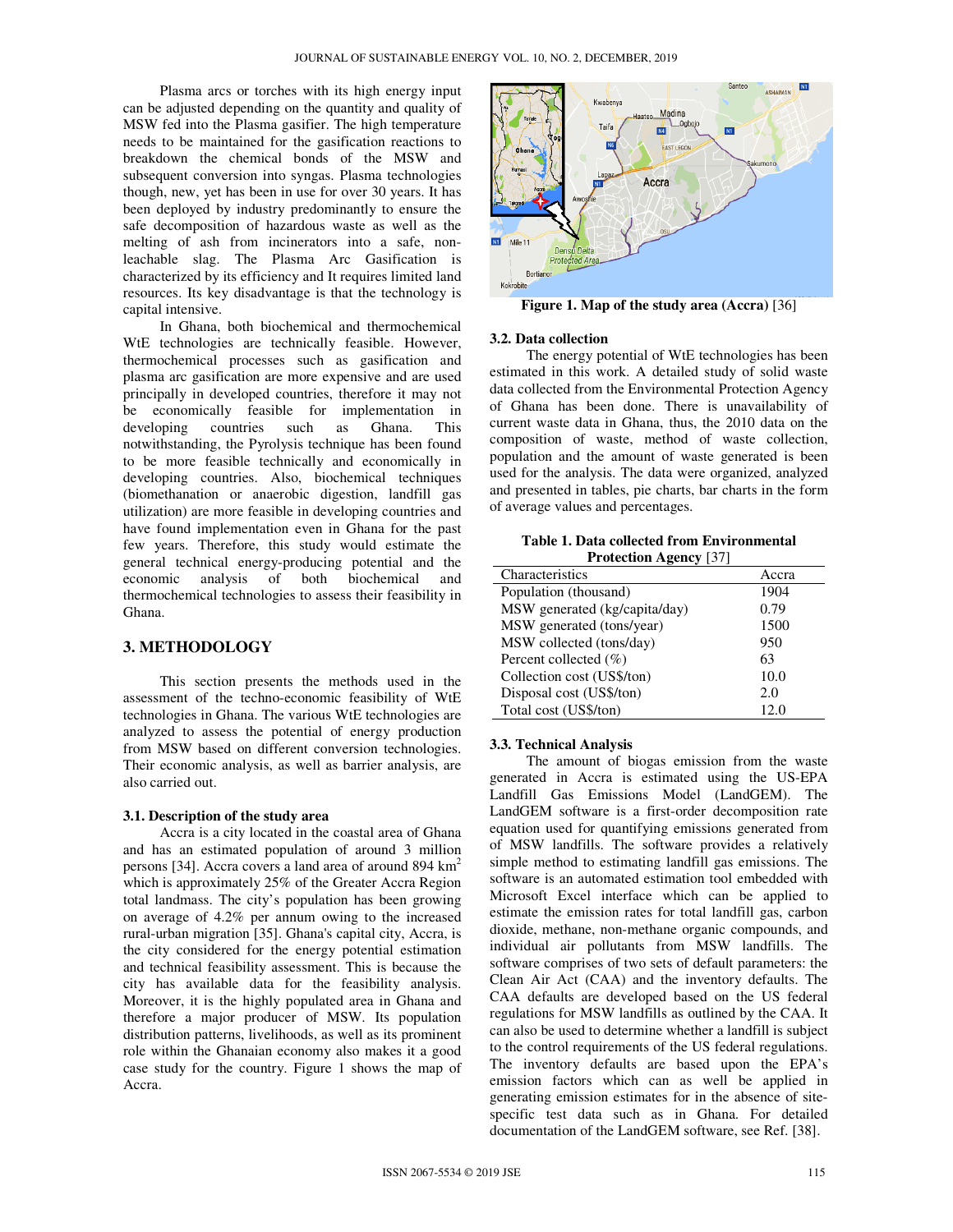Accordingly, the MSWs from the study location are classified as organic matter for the biochemical energy potential estimation and inorganic matter for the thermochemical energy potential estimation. The waste data is shown to have 0.79 kg/capita/day MSW generated and contains 950 thousand tons of waste and it consists of 60% organic matter and 40% inorganic matter [37]. Therefore, the waste contains 570 thousand tons of organic matter and this has been used in the LandGEM software to estimate the biogas emissions for the biochemical energy potential. For the energy potential in the thermochemical energy conversion, the estimation is done using the dry municipal waste constituent of 380 thousand tons.

The biochemical energy potential is calculated using Equation 1 and 2 [39].

$$
PGP = \frac{BG3 \times NCV \times r}{1000} \tag{1}
$$

$$
ERP = \frac{BCS \times NCV}{0.042} \tag{2}
$$

Where:

PGP is the Power Generation Potential (MW/tMSW); ERP is the Energy Recovery Potential (kWh/tMSW); NCV the Net Calorific Value (Kcal/kgMSW)

(In the biochemical potential, NCV lies in the range 0.194–0.242 kW/m<sup>3</sup> of biogas) [40]

BGS is biogas ( $m<sup>3</sup>$  of CH<sub>4</sub>/year) and it is calculated from the LandGEM software using Equation 3.

$$
BGS = \sum_{i=1}^{n} kloMi(c^{-kt}) * (Tmsw/y)
$$
 (3)

The parameters used in the LandGEM software are:

 $\Gamma$ =conversion efficiency of biochemical process; k = methane generation constant;  $L_0$  = methane generation potential;  $Mi = mass$  of waste in i section (Mg);  $ti = age$ of the i increment section;  $TMSW/y =$  total production of MSW per year (tMWS/year).

The thermochemical energy potential is also estimated using equation 4 and 5 [41]

$$
RP = 1.16 \times NCV \times MSWx \tag{4}
$$

$$
PGP = \frac{0.048 \times NCV \times MSW \times nTh}{1000}
$$
 (5)

Where:

PGP is the Power Generation Potential (MW/tMSW); ERP the Energy Recovery Potential (kWh/tMSW); NCV the Net Calorific Value (Kcal/kgMSW);

(For thermochemical potential, NCV also lies between 0.194–0.242 kW/m<sup>3</sup> of biogas, [40].

 $MSWx =$  Municipal solid waste dried quantity (tons/day)  $T<sub>II</sub>$  = Conversion efficiency of thermochemical process [42]

#### **3.4. Economic analysis**

 In the economic analysis, the capital cost and operation cost of both biochemical and thermochemical WtE technologies are estimated and financial analysis is carried out to calculate the NPV, the payback period, and the internal rate of return using the power capacity of waste in the study area. The annual power generation of

|  |  |  |                 | Table 2. Data used in the biochemical and |  |
|--|--|--|-----------------|-------------------------------------------|--|
|  |  |  | 41. 1. 1. 1. 1. |                                           |  |

| thermochemical calculation |       |  |  |  |
|----------------------------|-------|--|--|--|
| Value<br>Parameter         |       |  |  |  |
| Biochemical potential      |       |  |  |  |
| <b>NCV</b>                 | 0.218 |  |  |  |
| k                          | 0.04  |  |  |  |
| Lo                         | 100   |  |  |  |
| Ŋ                          | 30%   |  |  |  |
| Thermochemical             |       |  |  |  |
| <b>NCV</b>                 | 0.242 |  |  |  |
| <b>MSW<sub>x</sub></b>     | 380   |  |  |  |
|                            | 30%   |  |  |  |

each technology is estimated using the plant efficiency and the amount of power generated within the year. These estimates are then used in financial analysis. The financial model also considers the potential income from selling the electricity produced and the benefit of landfill savings. In other to estimate the capital cost of the various WtE technologies, the data for the unit price of the technologies were taken from the US industry trade journal [43], that gave the typical cost range of WtE technologies in developing countries like Ghana. The power generation capacity is then used to estimate the total capital cost. The operation and maintenance (O&M) costs are estimated using the lifespan of WtE plants as 25 years. The maintenance cost is assumed to be 6% of the capital cost for biochemical technologies and 11% of the capital cost for thermochemical technologies. According to the literature [44], these costs are around 3% and 8% for biochemical and thermochemical technologies respectively, but the additional 3% here includes the cost of emissions monitoring which is a requirement of the European Union [44], waste management cost, and cost for contingencies. The operation cost which is the labour cost is assumed to be the pay of 24 workers.

| Table 5. Capital Cost of $W$ to technologies $ \tau_{\theta} $ |              |              |             |  |
|----------------------------------------------------------------|--------------|--------------|-------------|--|
| Capital<br><sub>of</sub><br>cost                               | Unit<br>cost | Unit<br>cost | Average     |  |
| WtE technology                                                 | kW<br>per    | per kW for   | cost<br>per |  |
|                                                                | for<br>low   | high range   | $kW$ (US\$) |  |
|                                                                | range        | (US\$)       |             |  |
|                                                                | (US\$)       |              |             |  |
| Anaerobic                                                      | 7,000        | 10,000       | 8,500       |  |
| digestion                                                      |              |              |             |  |
| Pyrolysis                                                      | 8,000        | 11,500       | 9,750       |  |
| Gasification                                                   | 7,500        | 11,000       | 9,250       |  |
| Plasma Arc                                                     | 8,000        | 11,500       | 9,750       |  |
| Gasification                                                   |              |              |             |  |

**Table 3. Capital Cost of WtE technologies** [43]

#### **3.5. Net Present Value (NPV)**

 The NPV is calculated by taking the difference between the present values of cash inflows to the present value of cash outflows (Equation 6)

$$
NPV = \sum_{i=1}^{T} \frac{c_{iv}}{(1+r)^i} - C_i
$$
\n(6)

Where  $C_w$  is the net cash inflow during period t,  $C_i$  the initial investment cost, r the discount rate, t the number of time periods, and T the life cycle of plant.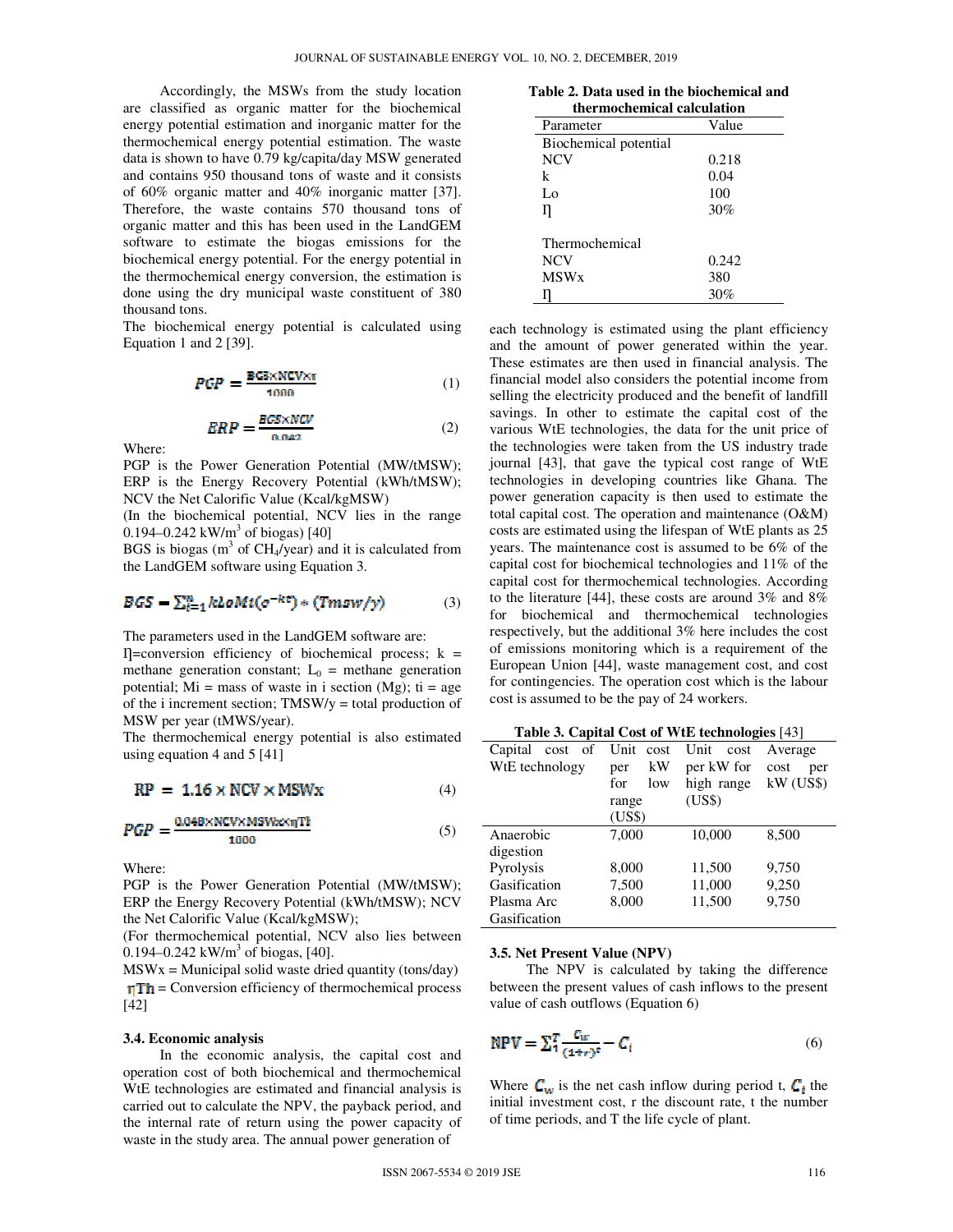#### **3.6. Internal rate of return**

 This is the discount rate that makes the NPV zero and it is calculated using Equation 7.

$$
\sum_{1}^{T} \frac{c_W}{(1+r)^t} - C_t = 0 \tag{7}
$$

# **3.7. Levelized cost of Electricity (LCOE)**

 In calculating the LCOE, Equation 8 is used to estimate the sum of cost over the lifetime of the plants over the sum of the power output of the plants over their lifetimes [45].

$$
LCOE = \frac{\sum_{i}^{T} \frac{I_i + \theta P}{(i + r)^2}}{\sum_{i}^{T} \frac{E_E}{(i + r)^2}}
$$
(8)

Where OP is the operation cost

#### **3.8. Barrier analysis**

 In the analysis of the barriers to the adoption of WtE technologies in Ghana, a survey was conducted through face-to-face interviews and phone calls with 5 experts in WtE technologies; 2 managers of waste management institutions; and 13 workers at waste management institutions. Solid waste management sites in Accra were visited to assess the barriers or challenges to the deployment of WtE technologies in the country. In the interview, respondents were asked various challenges that have hindered the implementation of WtE technologies in developing countries. The results were then analyzed using Microsoft Excel. The questionnaire used for the barrier analysis is given in Appendix A.

# **4. RESULTS AND ANALYSIS**

 In this section, the results of the economic and technical feasibility analysis of the various WtE technologies are presented. The results of the barriers to adopting WtE technologies in Ghana is also presented and analyzed.

## **4.1. Average composition of solid waste**

 Figure 2 illustrates the average solid waste composition in the study area. The waste in the study area has a high percentage of organic matter and inorganic matter that can be used for both biochemical and thermochemical plants respectively. It can be observed that organic wastes are the highest with a share of around 60%, while glass is the lowest with a share of just around 2%.

#### **4.2. Estimation of the sources of solid waste**

 The sources of generated waste in the study area is shown in Figure 3. The solid waste from the figure shows that a high percentage of the waste that would be used for the WtE conversion would be collected from the market, lorry parks and public areas, followed by the solid waste from households. It can also be seen that factories/industries produce the least waste materials in the city. Thus, the current result suggests that there is a need to establish stringent measures for MSW management across public areas in Ghana.



**Figure 2. Average solid waste composition in Accra** 



**Figure 3. Estimation of primary sources of solid waste**

# **4.3. Results of technical analysis of WtE technologies**

 Table 4 depicts the results of the technical analysis for both biochemical and thermochemical energy conversions. The results of the technical analysis show that the power generation potential of the waste using the thermochemical energy conversion is higher than that of the biochemical energy conversion. Also, the energy recovery potential of thermochemical processes is far higher than the biochemical process. The biochemical technology gives a power generation potential of around 530 kW/tMSW while that of the thermochemical capacity is 1320 kW/tMSW. This shows that there is far more production capacity when the waste in energy is converted to electricity using thermochemical technologies.

| Table 4. Energy generation potential from MSW in |
|--------------------------------------------------|
| Accra (t/MSW).                                   |

| Biochemical potential                    |         |
|------------------------------------------|---------|
| Biogas emission                          | 8.03    |
| Power Generation Potential (PGP) (kW per | 530.00  |
| tMSW)                                    |         |
| ERP (kWh per tMSW)                       | 41.68   |
|                                          |         |
| Thermochemical potential                 |         |
| PGP (kW per tMSW)                        | 1320.00 |
| ERP (kW per tMSW)                        | 106.00  |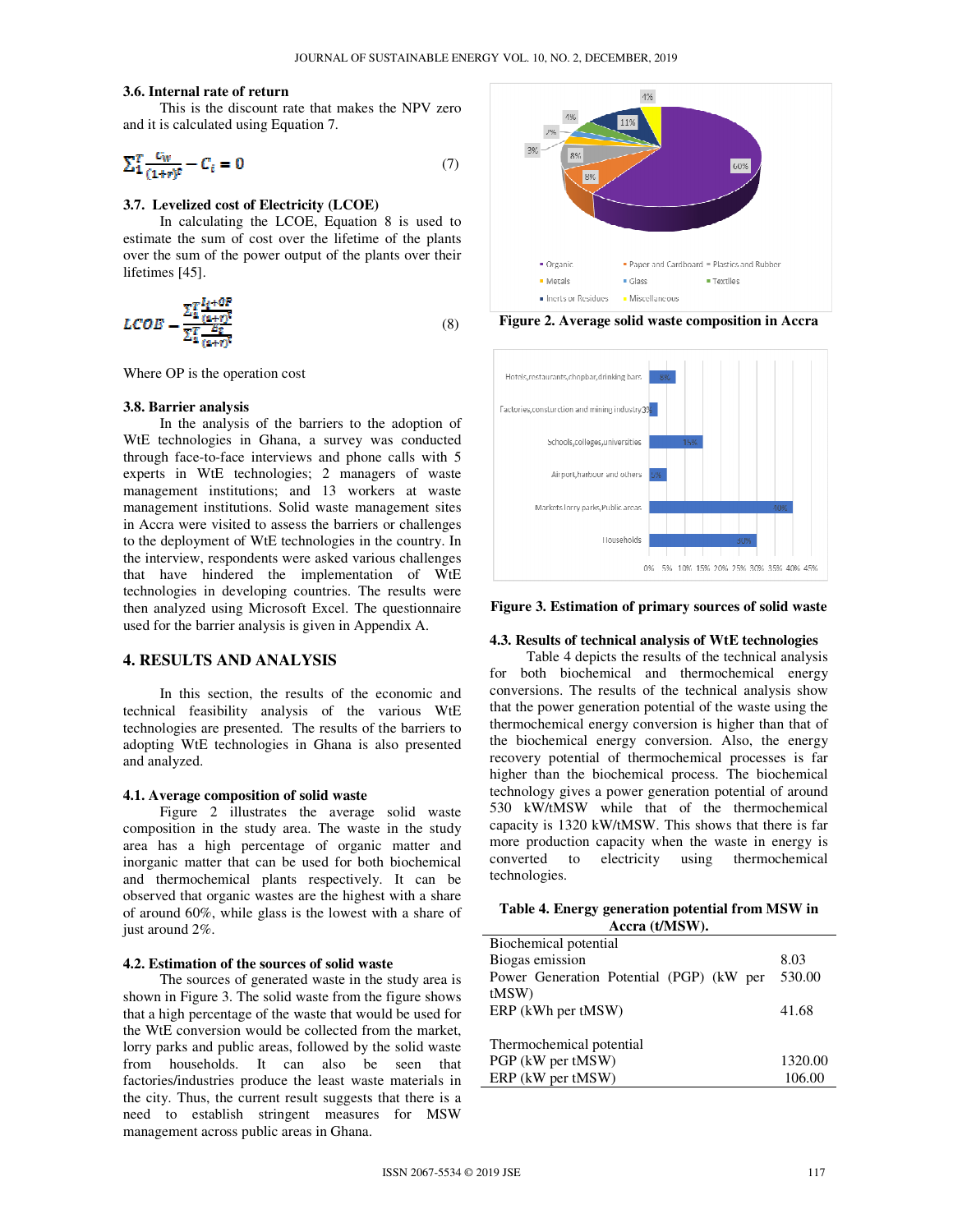#### **4.4. Results of economic analysis of WtE technologies.**  *Capital and O&M cost*

 Capital cost of WtE technologies is shown in Table 5. The results show that the initial investment of WtE technologies are expensive with plasma arc gasification having the highest initial capital just as confirmed by literature. Table 6 gives the O&M cost of WtE technologies. The results of the O&M cost as shown in Table 6 prove that the O&M cost of plasma arc gasification is higher than all the other thermochemical technologies. The thermochemical technologies have higher maintenance cost far above that of the biochemical technologies.

**Table 5. Capital Cost of WtE Technology** 

| Table 5. Capital Cost of With Technology |              |              |            |  |
|------------------------------------------|--------------|--------------|------------|--|
| Capital cost                             | Cost of low  | Cost of low  | Average    |  |
| of WtE                                   | range        | range        | cost       |  |
| technology                               |              |              |            |  |
| Anaerobic                                | \$3.710,000  | \$5,300,000  | 4,505,000  |  |
| digestion                                |              |              |            |  |
| Pyrolysis                                | \$10,560,000 | \$15,180,000 | 12,870,000 |  |
| Gasification                             | \$9,900,000  | \$14,520,000 | 12,210,000 |  |
| Plasma<br>Arc                            | \$10,560,000 | \$15,180,000 | 12,870,000 |  |
| Gasification                             |              |              |            |  |

| <b>Table 6. O&amp;M cost</b> [25] |          |             |           |  |
|-----------------------------------|----------|-------------|-----------|--|
| Capital cost                      | Labor    | Maintenance | Total O&M |  |
| of W <sub>t</sub> E               | cost per | cost per    | cost      |  |
| technology                        | annum    | annum       |           |  |
|                                   |          |             |           |  |
| Anaerobic                         | \$58050  | \$270,300   | 328,350   |  |
| digestion                         |          |             |           |  |
| Pyrolysis                         | \$58050  | \$1,415,700 | 1,473,750 |  |
| Gasification                      | \$58050  | \$1,343,100 | 1,401,150 |  |
| Plasma<br>Arc.                    | \$58050  | \$1.544,400 | 1,602,450 |  |
| Gasification                      |          |             |           |  |

## *LCOE analysis*

 The performance parameters of the WtE technologies and its generation capacities are shown in Table 7 and their corresponding LCOEs are shown in Table 8. The LCOE shows that gasification has the least LCOE followed by the plasma arc gasification methods. With a transmission and distribution cost of 0.055US\$/kWh in Ghana, the total LCOE production by these WtE technologies would be around 0.19 US\$/kWh for gasification, 0.40 US\$/kWh for plasma arc gasification, 0.47 US\$/kWh for anaerobic digestion, and 0.48 US\$/kWh for pyrolysis technologies. These shows that gasification technology has the least LCOE.

|  |  |  |  | Table 7. Generation capacities of WtE technologies |
|--|--|--|--|----------------------------------------------------|
|--|--|--|--|----------------------------------------------------|

| WtE          | Conversion | Generation | Energy                     |
|--------------|------------|------------|----------------------------|
| technology   | efficiency | capacity   | generation                 |
|              | [46]       | (kW/tMSW)  | annum<br>per<br>(GWh/year) |
| Anaerobic    | 0.5        | 530        | 2.32                       |
| digestion    |            |            |                            |
| Pyrolysis    | 0.3        | 1320       | 3.47                       |
| Gasification | 0.9        | 1320       | 10.41                      |
| Plasma Arc   | 0.4        | 1320       | 4.63                       |
| Gasification |            |            |                            |

**Table 8. LCOEs of WtE technologies** 

| Capital<br>cost | Total O&M   | Generation | $\overline{ }$<br><b>LCOE</b> |
|-----------------|-------------|------------|-------------------------------|
| WtE<br>of       | cost<br>per | per annum  | (US\$/kWh)                    |
| technology      | annum       | (GWh)      |                               |
|                 | (US\$)      |            |                               |
| Anaerobic       | 328,350     | 2.32       | 0.415                         |
| digestion       |             |            |                               |
| Pyrolysis       | 1,473,750   | 3.47       | 0.425                         |
| Gasification    | 1,401,150   | 10.41      | 0.135                         |
| Plasma<br>Arc   | 1,602,450   | 4.63       | 0.346                         |
| Gasification    |             |            |                               |

*Financial analysis of WtE technologies* 

 Table 9 shows the cost of electricity for financial analysis. The results of the financial model show that the NPV for all the considered WtE technologies (anaerobic digestion, pyrolysis, gasification, and plasma arc gasification) are greater than zero. Meaning all these projects are feasible and investors would yield a positive financial benefit when they invest in the implementation of these WtE technologies in Ghana. The \$9.06 million NPV of the biochemical technology shows that it would yield the greatest financial benefits when this technology is used in the conversion of WtE in Ghana. Moreover, the biochemical technologies seem to have the least payback period of a little over 4years after which investors can start getting enough financial benefit from the plants. All the thermochemical energy conversion schemes had a payback period over 8years. Pyrolysis would have a payback period of 8.73years and gasification and plasma arc gasification would have 8.69- and 8.03-years payback periods respectively. However, it is a good time to make enough benefits from these technologies over the 25years life cycle of the plants. The internal rate of return was 21.20% for anaerobic digestion, 11.66% for plasma arc gasification, 10.58% for gasification and 10.52% for the pyrolysis technology. The higher internal rate of return for the anaerobic digestion technology shows that it is more desirable to undertake this technology to generate electricity.

#### **4.5. Sensitivity analysis for WtE technologies.**

 Table 11 shows the sensitivity analysis results. The results of the sensitivity analysis show that with a low rate of waste products which would lead to low capacity and therefore a low cost of WtE plants, all the WtE technologies still yield a positive NPV showing that these technologies are still feasible and would give enough financial benefits. More so, the higher cost and the base cost scenario have their NPV also greater than zero and proofs the technologies feasibility. The NPV yield higher values even in the low-cost scenario; depicting that the project would be still attractive to investors even with a small-scale plant capacity of the technologies. The IRR for the low cost, base cost and high-cost scenario for anaerobic digestion technology gives the highest percentage showing it has good benefits for implementation.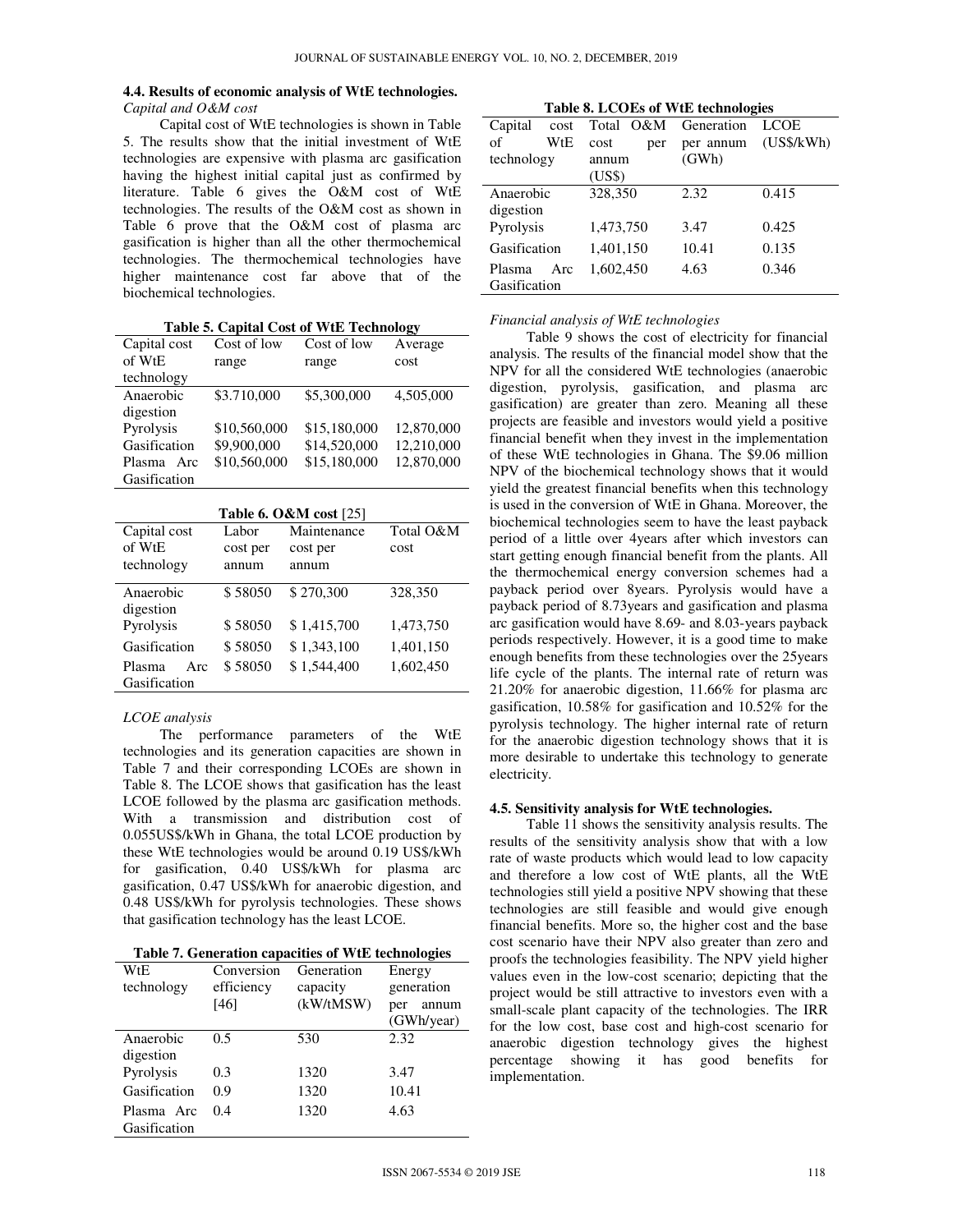|                        |     | electricity production |                     |
|------------------------|-----|------------------------|---------------------|
| Capital cost of WtE    |     | Capital cost           | Cost of electricity |
| technology             |     | (US\$)                 |                     |
| Anaerobic digestion    |     | 4,505,000              | 962,800             |
| Pyrolysis              |     | 12,870,000             | 1,474,750           |
| Gasification           |     | 12,210,000             | 1,405,350           |
| Plasma<br>Gasification | Arc | 12,870,000             | 1,601,980           |
|                        |     |                        |                     |

| Table 9. Capital cost and electricity cost for waste to |  |  |  |  |
|---------------------------------------------------------|--|--|--|--|
| electricity production                                  |  |  |  |  |

| Table 10. Financial analysis parameters |  |  |
|-----------------------------------------|--|--|
|-----------------------------------------|--|--|

| Technology                                          | Initial<br>investment | NPV at 5%    | <b>IRR</b><br>$(\%)$ | Payback<br>period<br>(years) |
|-----------------------------------------------------|-----------------------|--------------|----------------------|------------------------------|
| Anaerobic<br>digestion<br>(US\$)                    | 4,505,000             | 9,064,649.83 | 21.20                | 4.68                         |
| Pyrolysis<br>(US\$)                                 | 12,870,000            | 7,915,044.75 | 10.52                | 8.73                         |
| Gasification<br>(US\$)                              | 12,210,000            | 7.596.925    | 10.58                | 8.69                         |
| Plasma<br>arc<br>gasification<br>( <sup>USS</sup> ) | 12,870,000            | 8,683,570    | 11.66                | 8.03                         |

|  |  |  |  | Table 11. Sensitivity analysis of WtE technologies |
|--|--|--|--|----------------------------------------------------|
|--|--|--|--|----------------------------------------------------|

| Technology    | Level       | Amount     | NPV (US\$)    | <b>IRR</b> |
|---------------|-------------|------------|---------------|------------|
| Anaerobic     | Low         | 3,710,000  | 9,859,649.83  | 25.87      |
| digestion     | Base        | 4,505,000  | 9,064,649.83  | 21.20      |
|               | High        | 5,300,000  | 8,269,649.83  | 17.87      |
| Pyrolysis     | Low         | 10,560,000 | 10,225,044.75 | 13.36      |
|               | <b>Base</b> | 12,870,000 | 7,915,044.75  | 10.52      |
|               | High        | 15,180,000 | 5,605,044.75  | 8.43       |
| Gasification  | Low         | 9,900,000  | 9,906,925.00  | 13.61      |
|               | <b>Base</b> | 12,210,000 | 7,596,925.00  | 10.58      |
|               | High        | 14,520,000 | 5,286,925.00  | 8.39       |
| Plasma<br>arc | Low         | 10,560,000 | 10,993,569.77 | 14.68      |
| gasification  | Base        | 12,870,000 | 8,683,569.77  | 11.66      |
|               | High        | 15,180,000 | 6,373,569.77  | 9.45       |
|               |             |            |               |            |

#### **4.6 Results of the barrier analysis of WtE technologies**

 Figure 4 shows the results of the barriers to WtE technologies in Ghana. It was discovered from the analysis that a high percentage of the respondents see that the reason why WtE technologies have not been adopted in Ghana is that, WtE technologies are too expensive followed by the argument that there is difficulty in the segregation of waste. The initial cost of WtE technologies followed closely with 80% of the respondents seeing this as a problem for the nonfeasibility of WtE technologies in the country. Only a few considered the non-environmental friendliness of WTE technologies and lastly the ideology that the waste in Ghana could not generate enough energy for the country.



**Figure 4. Barriers to WtE technologies in Ghana** 

# **5. CONCLUSIONS**

 This paper has assessed the feasibility of municipal solid WtE technologies for sustainable management in Ghana by using Accra as a case study. A detailed literature review has been done on the various WtE technologies and the feasibility of these technologies in other countries have also been assessed. Technical feasibility analysis, economic feasibility analysis and barrier analysis has been done to assess the feasibility of municipal solid waste. It can be concluded that the waste in Ghana is feasible for both biochemical and thermochemical processes. A power generation potential of 530 kW/tMSW and an energy recovery potential of 41.68 kWh/tMSW is recoverable from the waste in Accra when biochemical energy conversion is applied. A power generation potential of 1320 kW/tMSW and an energy recovery potential of 106 kWh/tMSW is recoverable from the waste in Accra when thermochemical energy conversion is applied. A yearly generation of 10.41, 4.63, 3.47, and 2.23 GWh of electricity are recoverable from the waste in Ghana using gasification, plasma arc gasification, pyrolysis, and anaerobic digestion technologies respectively. This shows that gasification has the highest energy yield. The economic analysis showed that the initial investment cost of WtE technologies is high, however implementation of this technology is likely to have a payback period of a little over 8 years for gasification, plasma arc gasification and pyrolysis and a little over 4years for the biochemical process.

 The total LCOE by these WtE technologies is around 0.19\$/kWh for gasification, 0.40\$/kWh for plasma arc gasification, 0.47\$/kWh for anaerobic digestion and 0.48\$/kWh for pyrolysis technologies. These shows that gasification technology has the least LCOE cost and therefore more feasible. The internal rate of return shows that anaerobic digestion would yield better financial benefits. The barrier analysis shows that the hindrance to the implementation of WtE technology is the problem of high initial cost and waste segregation problem. The paper shows that the deployment of WtE technologies in Ghana is both technically and economically feasible. The study is not without limitations. The main drawback of this study is the availability of appropriate data for the feasibility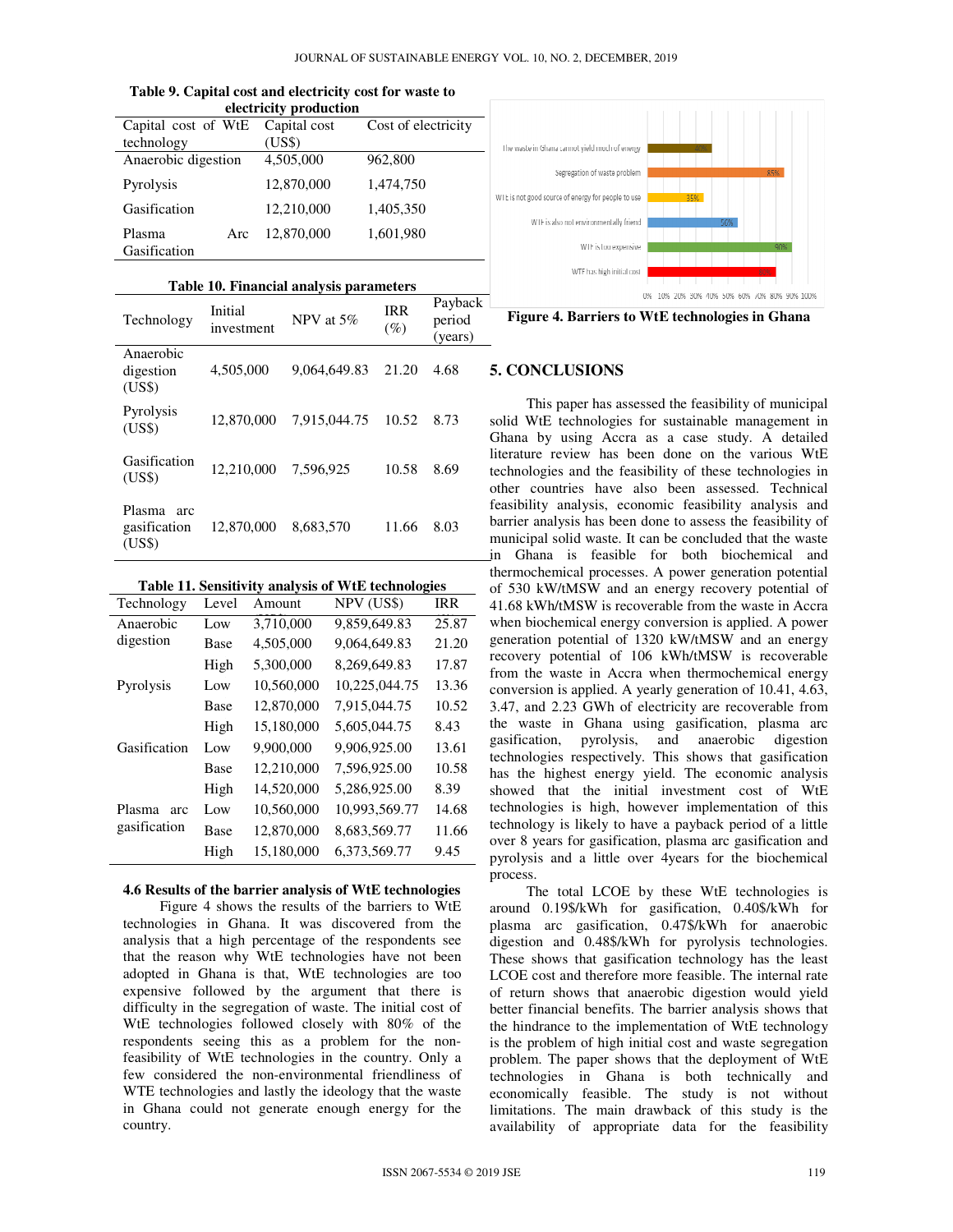assessment as well as the limitation of respondents ready to fill the questionnaire and go through a face-to-face interview. It is recommended that future work should look at a detailed techno-economic analysis of each technology for economic benefit and there should be further work to analyze the current Ghanaian waste constituents.

## **ACKNOWLEDGEMENT**

The authors gratefully acknowledge the contributions of Dr Francis Kemausuor, Department of Mechanical Engineering, Kwame Nkrumah University of Science & Technology, Ghana.

## **REFERENCES**

- [1] Joeng H, Kim K. KOICA-WorldBank Joint Study on Solid Waste Management in Punjab, Pakistan. 2007.
- [2] Beyene HD, Werkneh AA, Ambaye TG. Current updates on waste to energy (WtE) technologies: a review. Renew Energy Focus 2018;24:1–11. doi:10.1016/J.REF.2017.11.001.
- [3] Xu Q, Jin X, Ma Z, Tao H, Ko JH. Methane production in simulated hybrid bioreactor landfill. Bioresour Technol 2014;168:92–6. doi:10.1016/J.BIORTECH.2014.03.036.
- [4] Triyono B, Prawisudha P, Mardiyati M, Pasek AD, Pasek AD. Experimental Study on Utilization of Indonesian Non-Recycled Organic Waste as Renewable Solid Fuel Using Wet Torrefaction Process. Eng J 2018;22:81-92. doi:10.4186/ej.2018.22.6.81.
- [5] AlQattan N, Acheampong M, Jaward FM, Ertem FC, Vijayakumar N, Bello T. Reviewing the potential of Waste-to-Energy (WTE) technologies for Sustainable Development Goal (SDG) numbers seven and eleven. Renew Energy Focus 2018;27:97–110. doi:10.1016/J.REF.2018.09.005.
- [6] Dioha MO. Energy System Models for Sub-Saharan African Countries-A Systematic Review. J Sustain Energy 2017;8:159–68.
- [7] Malinauskaite J, Jouhara H, Czajczyńska D, Stanchev P, Katsou E, Rostkowski P, et al. Municipal solid waste management and waste-to-energy in the context of a circular economy and energy recycling in Europe. Energy 2017;141:2013-44. doi:10.1016/J.ENERGY.2017.11.128.
- [8] Korai MS, Mahar RB, Uqaili MA. Optimization of waste to energy routes through biochemical and thermochemical treatment options of municipal solid waste in Hyderabad, Pakistan. Energy Convers Manag 2016;124:333–43.

doi:10.1016/J.ENCONMAN.2016.07.032.

- [9] Sobamowo GM, Ojolo SJ. Techno-Economic Analysis of Biomass Energy Utilization through Gasification Technology for Sustainable Energy Production and Economic Development in Nigeria. J Energy 2018;2018:1–16. doi:10.1155/2018/4860252.
- [10] Saini S, Rao P, Patil Y. City Based Analysis of MSW to Energy Generation in India, Calculation of State-Wise Potential and Tariff Comparison with EU. Procedia - Soc Behav Sci 2012;37:407–16. doi:10.1016/J.SBSPRO.2012.03.306.
- [11] Luz FC, Rocha MH, Lora EES, Venturini OJ, Andrade RV, Leme MMV, et al. Techno-economic analysis of municipal solid waste gasification for electricity generation in Brazil. Energy Convers Manag 2015;103:321–37.

doi:10.1016/J.ENCONMAN.2015.06.074.

- [12] Leme MMV, Rocha MH, Lora EES, Venturini OJ, Lopes BM, Ferreira CH. Techno-economic analysis and environmental impact assessment of energy recovery from Municipal Solid Waste (MSW) in Brazil. Resour Conserv Recycl 2014;87:8–20. doi:10.1016/J.RESCONREC.2014.03.003.
- [13] Tozlu A, Özahi E, Abuşoğlu A. Waste to energy technologies for municipal solid waste management in Gaziantep. Renew Sustain Energy Rev 2016;54:809– 15. doi:10.1016/J.RSER.2015.10.097.
- [14] Dong J, Tang Y, Nzihou A, Chi Y, Weiss-Hortala E, Ni M. Life cycle assessment of pyrolysis, gasification and incineration waste-to-energy technologies: Theoretical analysis and case study of commercial plants. Sci Total Environ 2018;626:744–53. doi:10.1016/J.SCITOTENV.2018.01.151.
- [15] Moya D, Aldás C, Jaramillo D, Játiva E, Kaparaju P. Waste-To-Energy Technologies: an opportunity of energy recovery from Municipal Solid Waste, using Quito - Ecuador as case study. Energy Procedia 2017;134:327–36.

doi:10.1016/J.EGYPRO.2017.09.537.

- [16] Dong J, Tang Y, Nzihou A, Chi Y, Weiss-Hortala E, Ni M, et al. Comparison of waste-to-energy technologies of gasification and incineration using life cycle assessment: Case studies in Finland, France and China. J Clean Prod 2018;203:287–300. doi:10.1016/J.JCLEPRO.2018.08.139.
- [17] Khalil M, Berawi MA, Heryanto R, Rizalie A. Waste to energy technology: The potential of sustainable biogas production from animal waste in Indonesia. Renew Sustain Energy Rev 2019;105:323–31. doi:10.1016/J.RSER.2019.02.011.
- [18] Katinas V, Marčiukaitis M, Perednis E, Dzenajavičienė EF. Analysis of biodegradable waste use for energy generation in Lithuania. Renew Sustain<br>Energy Rev 2019;101:559-67. Rev 2019;101:559–67. doi:10.1016/J.RSER.2018.11.022.
- [19] Barros RM, Tiago Filho GL, Santos AHM, Ferreira CH, Pieroni MF, Moura JS, et al. A potential of the biogas generating and energy recovering from municipal solid waste. Renew Energy Focus 2018;25:4–16. doi:10.1016/J.REF.2018.02.001.
- [20] Abalo EM, Peprah P, Nyonyo J, Ampomah-Sarpong R, Agyemang-Duah W. A Review of the Triple Gains of Waste and the Way Forward for Ghana. J Renew Energy 2018;2018:1–12. doi:10.1155/2018/9737683.
- [21] Ofori GM-L. Waste to Energy: an alternate energy source for Ghana. Lund University, 2016.
- [22] Wikner E. Modeling Waste to Energy systems in Kumasi, Ghana. Swedish University of Agricultural Sciences, 2009.
- [23] Dery FA, Kuusaana ED, Owusu-Sekyere E. Solid Waste Characterization and Recycling Potential for University Campuses in Ghana: Case Study of Two Ghanaian Universities. J Waste Recycl 2018;3.
- [24] Mohammed M, Egyir IS, Donkor AK, Amoah P, Nyarko S, Boateng KK, et al. Feasibility study for biogas integration into waste treatment plants in Ghana. Egypt J Pet 2017;26:695-703. doi:10.1016/J.EJPE.2016.10.004.
- [25] Miezah K, Obiri-Danso K, Kádár Z, Fei-Baffoe B, Mensah MY. Municipal solid waste characterization and quantification as a measure towards effective waste management in Ghana. Waste Manag 2015;46:15–27.

doi:10.1016/J.WASMAN.2015.09.009.

[26] Abiti B, Hartard S, Bradl HB, Pishva D, Ahiakpa JK. Resource Prospects of Municipal Solid Wastes